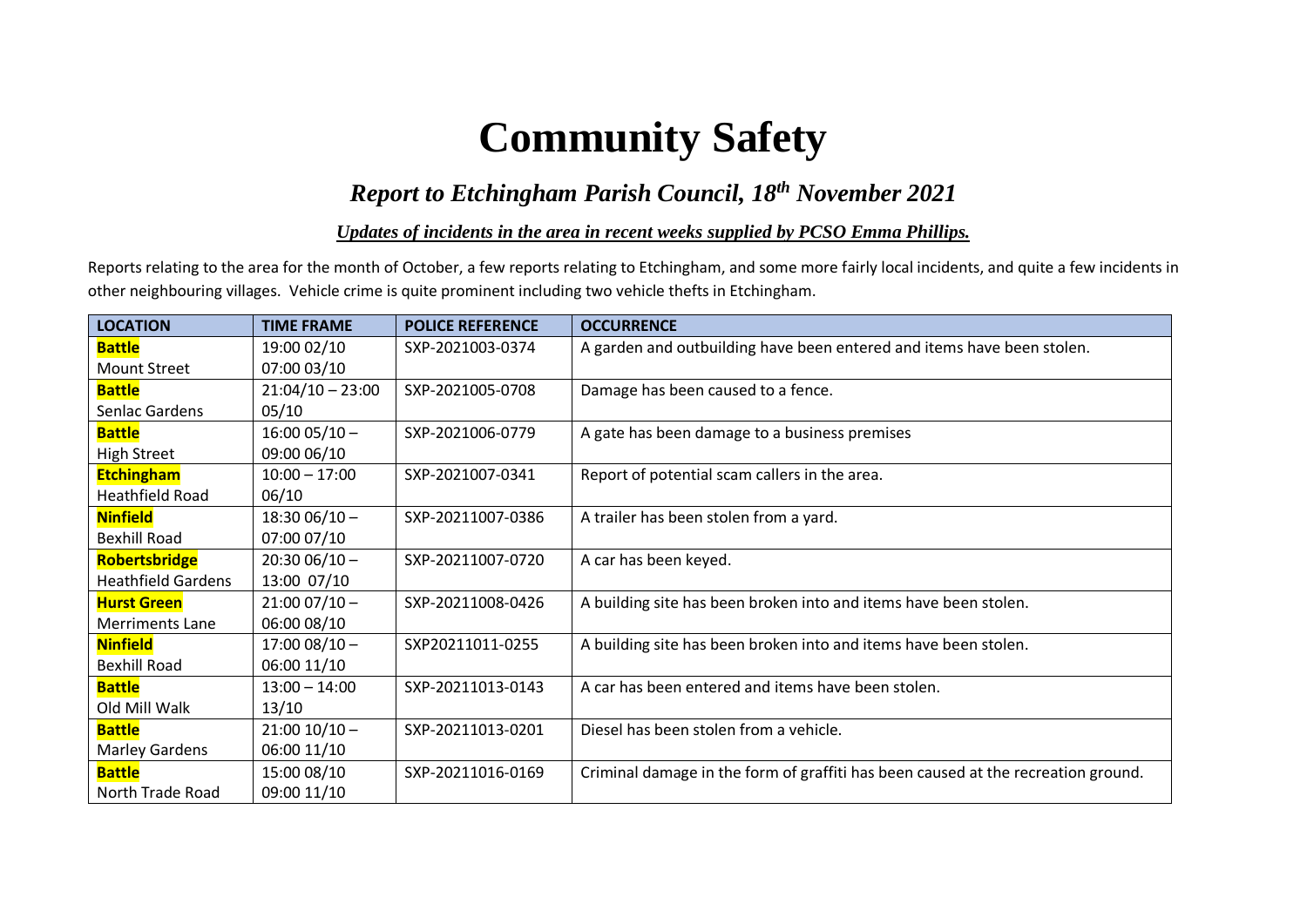| <b>Ticehurst</b>          | No time frame     | SXP-202111017-0488 | A window has been smashed on a residential property.                   |
|---------------------------|-------------------|--------------------|------------------------------------------------------------------------|
| <b>Lower Platts</b>       | provided          |                    |                                                                        |
| <b>Sedlescombe</b>        | 01:15 20/10       | SXP-20211020-0110  | 3 / 4 males have attempted to break into an outbuilding and a vehicle. |
| <b>East View Terrace</b>  |                   |                    |                                                                        |
| <b>Hurst Green</b>        | $18:00$ $19/10$ - | SXP20211020-0415   | A vehicle has been damaged.                                            |
| <b>Coronation Gardens</b> | 08:00 20/10       |                    |                                                                        |
| <b>Battle</b>             | 23:10 22/10       | SXP-20211023-0737  | Attempt break into a garden.                                           |
| <b>Mount Street</b>       |                   |                    |                                                                        |
| <b>Ninfield</b>           | $11:3023/10 -$    | SXP-20211024-0543  | A fence has been damaged.                                              |
| Manchester Road           | 10:30 23/10       |                    |                                                                        |
| <b>Etchingham</b>         | $17:3025/10 -$    | SXP-20211026-0193  | A car has been stolen.                                                 |
|                           | 06:00 26/10       |                    |                                                                        |
| <b>Battle</b>             | $17:3025/10 -$    | SXP-20211026-0212  | Attempt break to a workshop.                                           |
| <b>Whatlington Road</b>   | 06:30 26/10       |                    |                                                                        |
| <b>Battle</b>             | 01:00 26/10       | SXP-20211026-0763  | A shed has been broken into and power tools have been stolen.          |
| <b>Telham Lane</b>        |                   |                    |                                                                        |
| <b>Battle</b>             | $18:0026/10 -$    | SXP-20211027-0724  | A building site has been broken into and items have stolen.            |
| Chain Lane                | 09:30 27/10       |                    |                                                                        |
| <b>Etchingham</b>         | $23:3025/10 -$    | SXP-20211027-0791  | A barn has been broken into.                                           |
|                           | 08:00 26/10       |                    |                                                                        |
| <b>Dallington</b>         | No timeframe      | SXP-20211028-1123  | Contents within the telephone box have been damaged.                   |
| The Street                | provided          |                    |                                                                        |
| <b>Battle</b>             | $12:50 - 17:10$   | SXP-20211029-0285  | A vehicle has been vandalised.                                         |
| <b>High Street</b>        | 28/10             |                    |                                                                        |
| <b>Stonegate</b>          | $11/10 - 29/10$   | SXP-20211029-1072  | A vehicle has been vandalised.                                         |
| Cottenden Road            |                   |                    |                                                                        |
| <b>Etchingham</b>         | $20:0029/10 -$    | SXP-20211030-0313  | A vehicle has been stolen.                                             |
| <b>High Street</b>        | 07:30 30/10       |                    |                                                                        |
| <b>Dallington</b>         | 12:30 30/10       | SXP-20211030-0613  | A stable has been broken into.                                         |
| Carricks Road             |                   |                    |                                                                        |
| <b>Robertsbridge</b>      | $11:00 - 13:30$   | SXP-20211030-0739  | A trailer has been stolen.                                             |
| <b>Brightling Road</b>    | 30/10             |                    |                                                                        |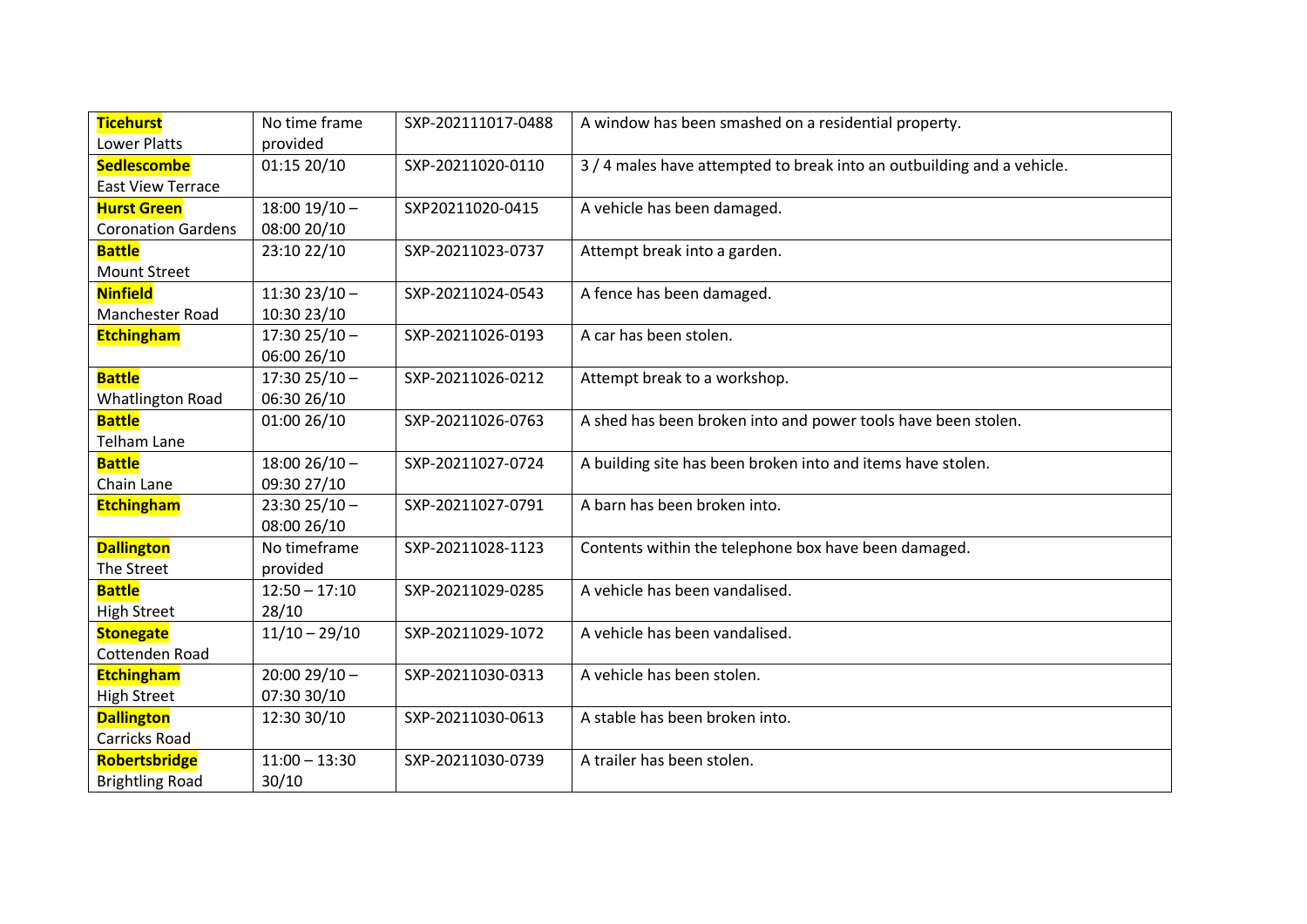| <mark>Hurst Green</mark> | $22:00$ 30/10 $-$ | SXP-20211031-0474 | 2 vehicle have been broken into.                                      |
|--------------------------|-------------------|-------------------|-----------------------------------------------------------------------|
| Station Road             | 08:00 31/10       |                   |                                                                       |
| Stonegate                | 18:15 31/10       | SXP-20211031-1360 | A window to a property has been smashed.                              |
| Lymden Lane              |                   |                   |                                                                       |
| <b>Robertsbridge</b>     | $01:00 - 05:00$   | SXP-20211031-1775 | A stable block has been broken into and power tools have been stolen. |
| Mountfield Lane          | 31/10             |                   |                                                                       |

#### *Other items to take note of;*

*Farms;*

There has been an increase in farms being broken into recently. Farm owners are advised to make sure their security is up to standard, The Police offer a few pieces of advice;

- Take several photographs of equipment from different angles, especially any unique markings.
- Keep a record of the serial and chassis numbers of all machinery.
- Where appropriate consider fitting immobilisers, trackers, clamps, locks and alarms.
- Mark equipment and machinery using UV markers or Smart Water.
- Keep machinery locked away out of sight and use as many barriers as possible.
- Lock gates and fit alarms if appropriate, make it as difficult as possible for thieves to remove your equipment.
- Add plenty of motion activated lights thieves do not like being seen.
- Fit CCTV if possible. Ideally cameras that link to your phone so that you are alerted to suspicious activity even when away from the site.
- Report any suspicious activity or suspicious vehicles, thieves will often check out the property in advance.
- Report all incidents as soon as possible, your neighbours will thank you if it helps prevent their property being stolen.